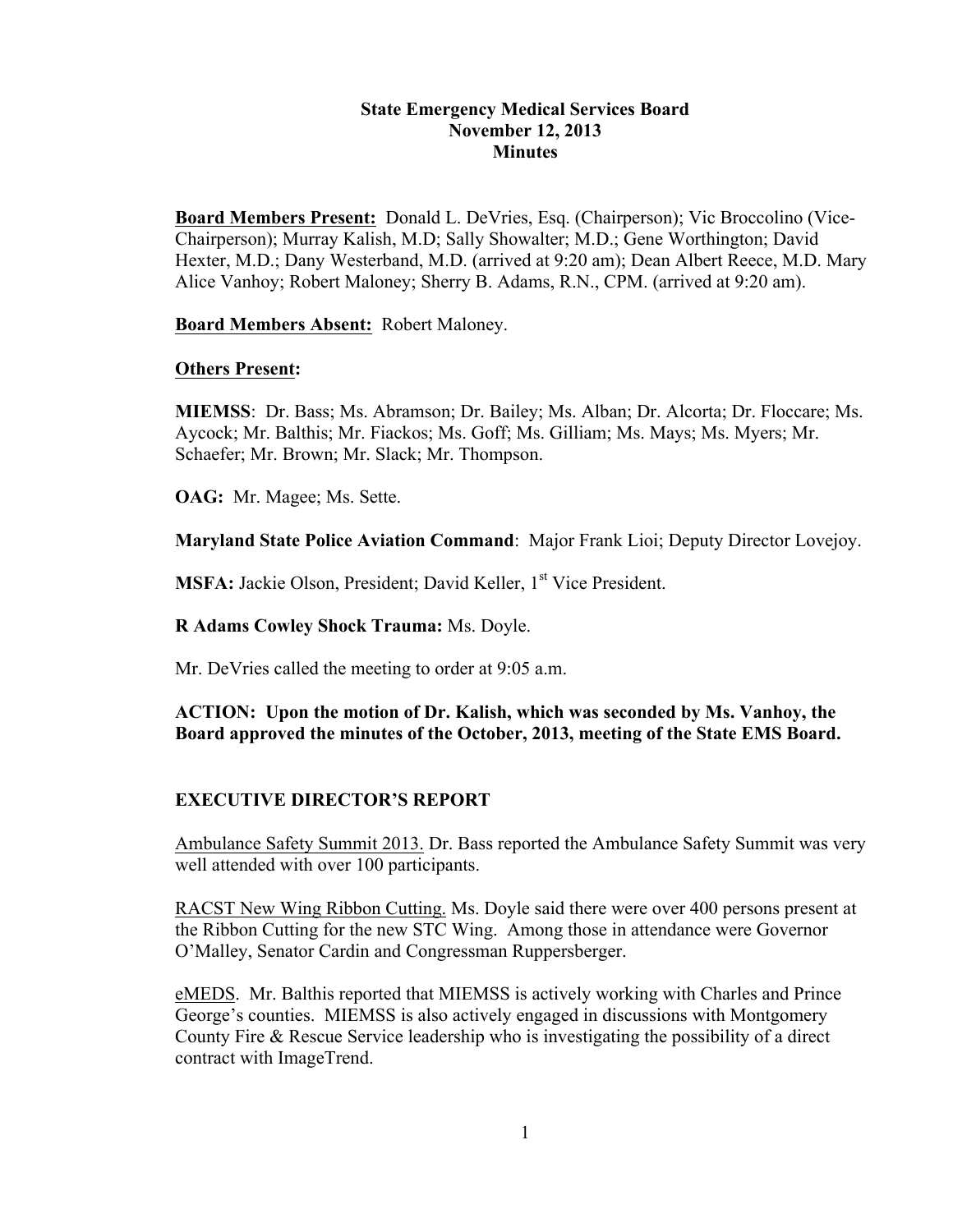#### **REPORT OF THE STATEWIDE EMS ADVISORY COUNCIL**

Dr. Kalish reported that at the November 7, 2013, SEMSAC meeting, the Council approved the amended draft regulations specific to Neonatal and Specialty Care Transports. The minutes from the October 8, 2013 and the protocol updates presented by Dr. Alcorta were also approved.

The election of new officers for the SEMSAC also took place at the November 7, 2013 meeting. Captain Roland Berg, representing the Region V EMS Advisory Council was elected Chairman, and Mr. Jim Scheulen, representing the Maryland Hospital Association, was elected Vice Chairman.

Dr. Kalish said that the resolution proposed by the MD Society of Anesthesiologists to assist Paramedic students gain access to airway management skills passed in October by the Board of Directors and is posted on the CoA website.

Mr. DeVries thanked Dr. Kalish for his years of service to the EMS Board and system as Chair of SEMSAC for the past five years.

#### **SHOCK TRAUMA CENTER REPORT**

Ms. Doyle submitted a written report to the EMS Board members and added that volumes are on target and as compared to last year. Ms. Doyle added that there have been fewer concussion patients and credits the continuing education of EMS providers.

Ms. Doyle also reported the STC has opened an eight bed Critical Care Resuscitation Unit on the  $6<sup>th</sup>$  floor of the Trauma Center. This unit is accepting patients with time sensitive conditions who are in need of high level, critical care intensivists. The anticipated length of stay in the unit is approximately twelve hours using trauma triage method "right patient, right time, right location," then moving to the most appropriate area. Ms. Doyle will give a full detailed report on this new unit at the January or February EMS Board meeting. Dr. Reece said this is a very unique application of the trauma model and critical care medicine by applying trauma triage and evaluation skills to the critically ill patient and has, so far, exceeded expectations.

# **MSP AVIATION COMMAND UPDATE**

Major Lioi updated the Board on MSPAC activities. The  $9<sup>th</sup>$  AW139 was delivered on November 9, 2013. MSPAC anticipates that the  $10<sup>th</sup>$  helicopter will be delivered in July 2014. Trooper 6 (Easton) has completed its transition training for the AW139 and is now operational 24/7. Trooper 4 (Salisbury) began its transition training for the AW139 on October 28 and is anticipated to be operational for daytime missions on November 20th.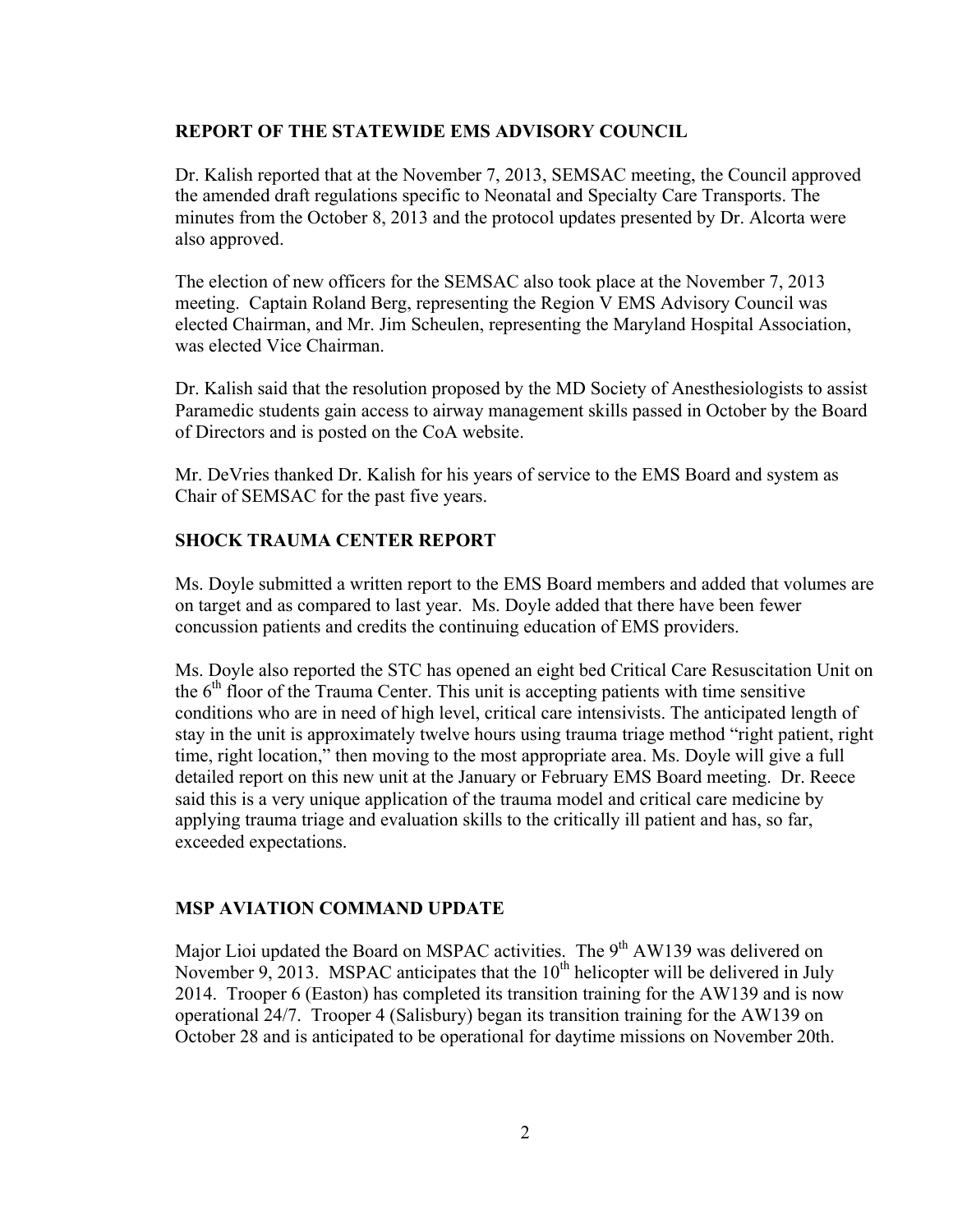Regarding pilots, on September 18th, the Board of Public Works approved 10 additional pilot PINS and on September 30th, DBM approved the SIC position for MSPAC. It is anticipated hiring of the SICs will begin the next month.

MSPAC currently has four Pilots-in-Command (PIC) positions vacancies.

MSPAC continues to work with the Maryland Department of Transportation on the procurement of a Flight Training Device.

# **MARYLAND STATE FIREMEN'S ASSOCIATION**

President Olsen said the MSFA will be coordinating EMS Training Drills with MFRI and MIEMSS in January 2014. Also in 2014 MSFA will be instituting a mentoring program for incoming members. The MSFA will be working to increase the Widows and Orphans fund by \$75,000.00; there are currently 39 families receiving benefits.

President Olsen reiterated the success of the Ambulance Safety Summit mentioned in Dr. Bass' report and thanked Dr. Alcorta for presenting "Break It to Me Gently" at the MSFA Committee meeting.

The next MSFA Executive Committee meeting will be held at the Ferndale Volunteer Fire Company on December 7, 2013.

President Olson also congratulated Karen Doyle and the Shock Trauma Team on the opening of the new STC and thanked Dr. Murray Kalish for his leadership and support as the SEMSAC Chair. President Olson concluded by thanking Dr. Bass for his partnership and support through the years and wished him great success with his impending retirement.

# **NEW BUSINESS**

COMAR 30.03.02.02 – Neonatal Ambulance Service Regulation – Ms. Sette reviewed the proposed changes in the regulation and said these proposed changes were developed after a lengthy consensus process by the Commercial Ambulance Services Council (CASAC) and the Pediatric Emergency Medical Council (PEMAC) and review and approval by SEMSAC. Service providers who do not currently meet the proposed standards will have until July 2014 to meet the standards. MIEMSS will be providing training sessions across the state for providers on the new training requirements.

# **Upon the motion of Mr. Broccolino, which was seconded by Dr. Hexter, the Board approved the proposed regulation.**

COMAR 30.09.11.05 – Specialty Care Transport (SCT) - Ms. Sette reviewed the proposed changes in the regulation and said these changes were developed after a lengthy consensus process by the (CASAC) and its SCT subcommittee which included members from the Board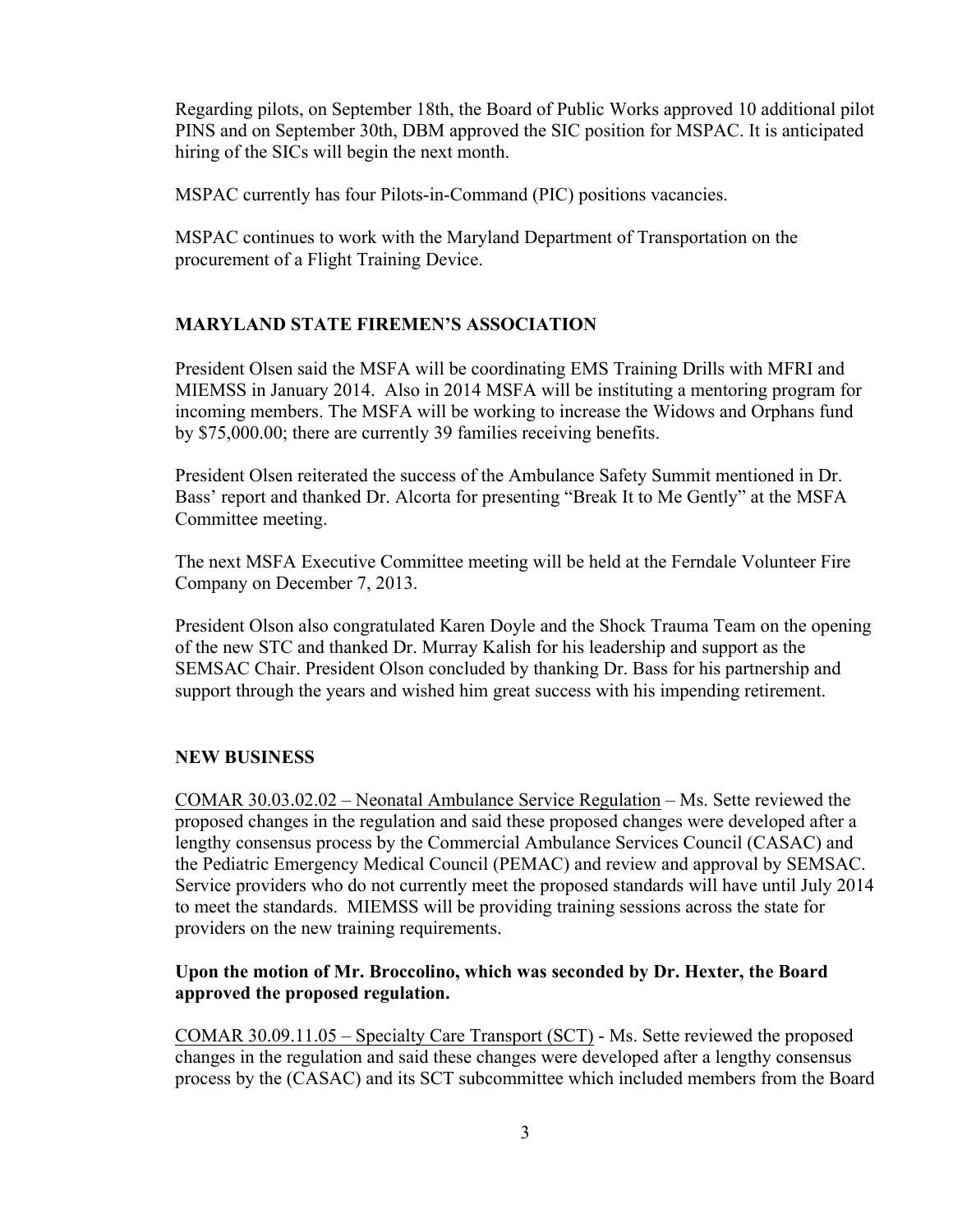of Nursing (BON) who requested the transfer of training responsibilities for a nurse providing specialty care transports to MIEMSS.

### **Upon the motion of Ms. Vanhoy, which was seconded by Dr. Kalish, the Board approved the proposed regulation.**

### **OLD BUSINESS**

Provider Name Change in Regulations – Ms. Sette reminded the Board that recent statutory changes modified the names of provider levels in Maryland. She said that the regulations needed to be modified to reflect those name changes.

### **Upon the motion of Mr. Broccolino, which was seconded by Dr. Kalish, the Board approved the proposed regulation.**

EMS Protocols. Dr. Alcorta presented draft changes to the 2014 Medical Protocols for EMS Providers. Regarding changes to the Stroke Protocol, EMS Board members asked Dr. Alcorta to emphasize that even though the dosing timeframe has increased, the shortest time to dosing is preferred. An asterisk will be included after the 3 ½ hour time frame to reference the added phrase "Stroke Treatment is time sensitive; reduction in time from onset of symptoms to treatments improves outcomes.".

# **Upon the motion of Dr. Westerband, which was seconded by Dr. Reece, the Board approved the 2014 Protocol changes.**

Hospital Nomenclature. Dr. Alcorta explained that recent changes in the names of a number of hospitals to reflect their corporate ownership or affiliation has resulted in some confusion for EMS during radio communications or prehospital data collection and reporting, e.g., the name of the receiving hospital. He said that MIEMSS had developed a list of "common names" to address the need for uniformity and would be used internally for MIEMSS data bases and EMS provider purposes. Dr. Alcorta said this has been published widely with no comments.

#### **Upon the motion of Dr. Westerband, which was seconded by Ms. Vanhoy, the Board approved the proposed Hospital Nomenclature changes.**

Freestanding Emergency Department. Mr. Magee distributed copies of the regulation published in the Maryland Register on September 6, 2013 allowing Free Standing Medical Facilities to become Base Stations. Mr. Magee said there were no comments during the publication period.

**Upon the motion of Dr. Reece, which was seconded by Dr. Hexter, the Board approved the final regulation. Ms. Vanhoy abstained from the vote.**